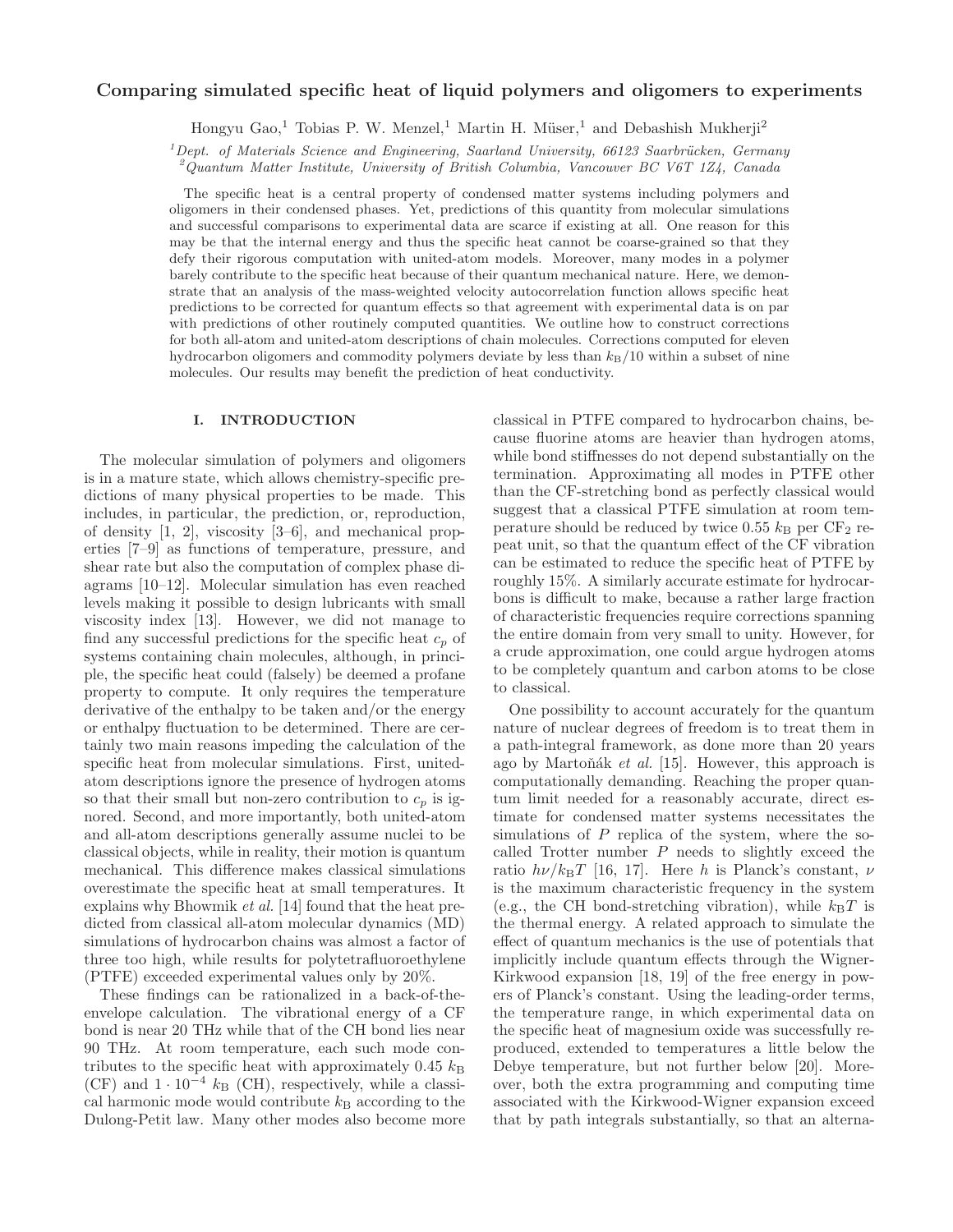tive, feasible, and easy-to-implement way to correct the specific heat of polymeric systems for quantum effects remains sought after.

In this paper, we extend a method introduced by Horbach et al. [21] to calculate the low-temperature specific heat of a quantum mechanical system, namely silica well below its glass transition temperature. To this end, they first computed the mass-weighted, velocity autocorrelation function  $C(\Delta t)$  using classical MD. For a fictitious harmonic reference yielding the same  $C(\Delta t)$ , the Fourier transform of this function,  $q(\nu)$ , allows the vibrational density of states to be directly deduced and from it the specific heat. Rather than to report that number directly, as done by Horbach et al. [21], we use it to estimate the specific-heat difference between a classical system and a corresponding quantum mechanical system. This way, we correct predominantly the stiff, high-frequency modes, which should obey the harmonic approximation reasonably well, while leaving the specific-heat contributions of the slow modes unaffected. The latter are certainly anharmonic in the liquid phase, whereby they contribute in a non-trivial fashion to the heat balance.

Specific heats obtained in simulations not containing all degrees of freedom (DOFs) explicitly, such as in coarse-grained models, cannot be corrected as straightforwardly as those measured in classical all-atom simulations representing all DOFs explicitly. The optimum way to proceed depends not only on the type of coarse graining but also on whether or not an (unconstrained) all-atom simulation can be conducted at one or two representative temperatures. Thus, several avenues to estimate specific-heat corrections due to missing hydrogen atoms will also be discussed in this work.

The remainder of this article is organized as follows: the simulation methods are presented in Sect. II. Sect. III describes our approach to correcting specific heats. Sect. IV contains the results. Conclusions are drawn in Sect. V.

#### II. SIMULATION METHODS

The simulations in this work were conducted by three different people, each one with his own preferences for software, potentials, and other details pertaining to methods, such as thermostats. Since all of the choices are made routinely in different contexts, the diversity of approaches allows the robustness of the observed trends to be tested.

For this study we chose two different sets of chain molecules: (1) linear and branched hydrocarbon oligomers and (2) commodity polymers containing elements in addition to carbon and hydrogen in the repeat units, see Fig. 1 for more details of the molecular structures. All simulations were conducted in the  $NpT$ ensemble at atmospheric pressure. Temperature T was raised from  $T \approx 300$  K to  $T \approx 560$  K for all hydrocarbons, except for  $n$ -octane for which  $T$  varied from



FIG. 1: Schematics showing different monomeric structures investigated in this study. Parts (a-c) show hydrocarbon structures for *n*-octane  $(n = 8, \text{ including end groups})$  and n-hexadecane  $(n = 16)$  in part (a), decene-dimer  $(n = 2)$ , -trimer  $(n = 3)$  and -tetramer  $(n = 4)$  in part (b), and isohexadecane in part (c). Parts (d-h) show commodity polymer structures for poly(methyl methacrylate) (PMMA), poly(N-acryloyl piperidine) (PAP), poly(acrylic acid) (PAA), poly(acrylamide) (PAM), and poly(N-isopropyl acrylamide) (PNIPAM), respectively. Note that for parts (a-b) and (d-h) chain ends outside the bracket are terminated with hydrogen atoms.

200 K to 380 K. In the case of commodity polymers, T lied between  $440 - 600$  K.

The specific heat was computed in two ways: first, by taking finite differences of the enthalpy  $H(T)$  according to

$$
c_p^{\text{cla}}(T) \approx \frac{H(T + \Delta T) - H(T - \Delta T)}{2\,\Delta T},\tag{1}
$$

and second by fitting a third-order polynomial to  $H(T)$ . Since the temperature-dependence of  $c_p$  is rather weak in the considered temperature range, the second method may be slightly preferable.

For the initial set of hydrocarbon simulations, we have chosen six different linear and branched oligomers, see Figs. 1(a-c). The all-atom simulations are performed using the LAMMPS molecular dynamics package [22]. The improved L-OPLS-AA force field parameters are used to simulate the all hydrocarbons  $[23, 24]$ , except for *n*octane where we have used the standard OPLS-AA [25]. The potentials were chosen because they reproduced experimental data on density, viscosity, and diffusion coefficient quite accurately [24].

The number of chains in a cubic simulation box was adjusted such that each system consists of approximately  $10<sup>4</sup>$  atoms. The temperature and pressure are imposed using the Nosé-Hoover thermostat and barostat, respectively. For the temperature coupling, the time constant is chosen as  $\tau_T = 0.1$  ps and for pressure as  $\tau_p = 1$  ps. The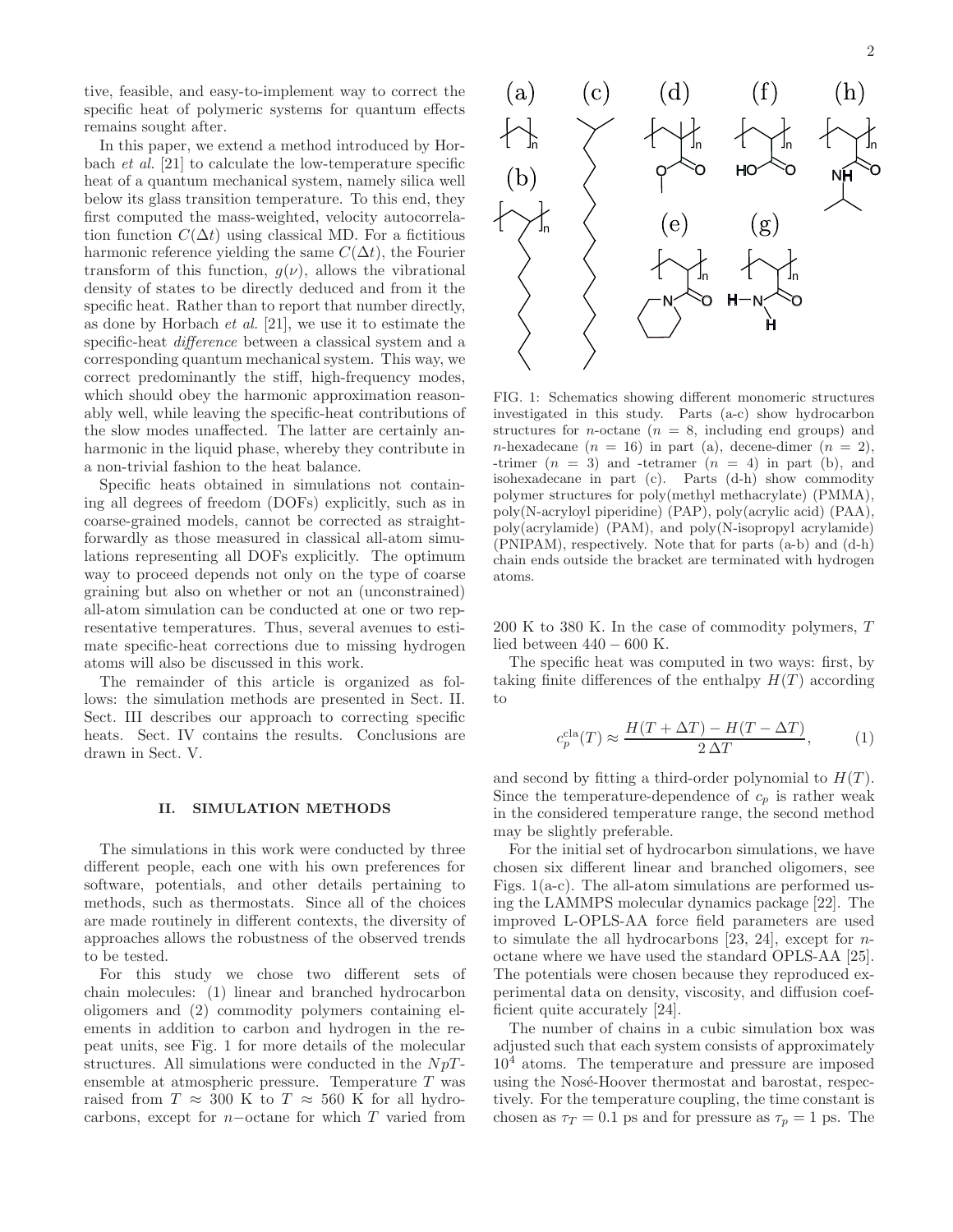long-range electrostatic interactions are treated using the particle-particle particle-mesh (PPPM) solver [26]. The interaction cutoff is chosen as  $r_c = 1$  nm. The simulations for n-octane and n-hexadecane was performed for 6 ns, while for the other hydrocarbon oligomers we have conducted 10 ns simulations. These simulation time scale ensure well equilibration of the samples and the average of  $H(T)$  is calculated by taking the last 2 ns data. The typical time step for the all-atom simulation is chosen as  $\Delta t = 1$  fs.

For *n*-hexadecane, we have also performed simulations using the united-atom TraPPE-UA force field [27]. In this case, the employed time step was set to  $\Delta t = 2$  fs.

For the second set of systems, we investigated five different commodity polymers, namely poly(methyl methacrylate) (PMMA), poly(N-acryloyl piperidine) (PAP), poly(acrylic acid) (PAA), poly(acrylamide) (PAM), and poly(N-isopropyl acrylamide) (PNIPAM), see Figs. 1(d-h). The choice of these polymers is motivated by their possible use for the design of advanced polymeric materials [28, 29]. The chain length  $N = 30$ is taken for PMMA, PAP, PAA and PAM, while  $N = 40$ for PNIPAM. Different number of repeat units were used, because all-atom chain configurations were available from earlier studies by one of us [29–31]. Each configuration consists of 100 polymer chains randomly distributed within a cubic simulation box. All these polymers were equilibrated earlier in their (solvent free) melt states at  $T = 600$  K, which is at least 150 K above their calculated glass transition temperatures [29].

All commodity polymers are modelled only in the full atomistic description. The standard OPLS-AA force field parameters [25] are used for PAP, PAA, and PNIPAM, while the modified parameters are used for PMMA [30] and PAM [31]. The used potential reproduce not only bulk polymer properties, such as the density and elastic response [29], but also capture their solvation in dilute aqueous solutions [30, 31].

The simulations of commodity polymers are performed using the GROMACS molecular dynamics package [32]. 500 ns long,  $NpT$  simulation were conducted for each system at each temperature. The total accumulated MD time for the commodity polymers is  $25 \mu s$ . Here, the temperature is imposed using the "canonical-samplingthrough-velocity-rescaling thermostat" [33] with  $\tau_T$  = 1 ps and the pressure is set to 1 atm with a Berendsen barostat using  $\tau_p = 0.5$  ps [34]. Electrostatics are treated using the particle-mesh Ewald method [35]. The interaction cutoff for non-bonded interactions is chosen as 1.0 nm. The simulation time step is taken as  $\Delta t = 1$ fs and the equations of motion are integrated using the leap-frog algorithm. For the calculation of  $H(T)$ , we have used the last 50 ns data after  $H(T)$  reached a reasonable plateau.

All polymeric systems described above are simulated in their liquid phase, where the equilibration of the individual samples are still possible. Moreover, for the case of n-octane we have also performed simulations with a crystalline phase at  $T = 40$  K and a quenched phase, where a *n*-octane liquid at  $T = 300$  K was shock-quenched to  $T = 40$  K.

### III. THEORY

The central property to be computed in this work is the mass-weighted velocity autocorrelation function (ACF),

$$
C(\Delta t) = \sum_{n} m_n \langle \mathbf{v}_n(t) \cdot \mathbf{v}_n(t + \Delta t) \rangle, \qquad (2)
$$

where  $m_n$  is the mass of atom n and  $\mathbf{v}_n(t)$  its velocity at time t, while the angles  $\langle \ldots \rangle$  denote a thermal equilibrium average. A typical example for  $C(\Delta t)$  is presented in Fig. 2. It shows long-lived fluctuations, unlike the velocity ACF of simple liquids, in which all interactions are of similar strength.



FIG. 2: Normalized mass-weighted velocity autocorrelation function  $C(\Delta t)/C(0)$  of hexadecane at temperature  $T =$ 300 K (blue) and at  $T = 560$  K (red).

Depending on whether  $C(\Delta t)$  is measured using the coarse-grained descriptions of the polymer, as for the united-atom potentials, or in an all-atom simulation, different strategies can be pursued to estimate how the specific heat needs to be corrected to account for nuclear quantum effects. These are described in the following.

### A. All-atom descriptions

In an equilibrated harmonic system, as much energy is contained in the potential energy as in the kinetic energy. If the frequency of a harmonic mode is known, e.g., from the measurement of its classical velocity ACF, the specific heat of this mode after quantization is given by

$$
c_p^{\rm qm}(\nu, T) = k_{\rm B} \frac{(h\nu/2k_{\rm B}T)^2}{\sinh^2(h\nu/2k_{\rm B}T)},\tag{3}
$$

as can be easily derived from the partition function of the quantum mechanical harmonic oscillator, see Ref. [21], or most textbooks on statistical mechanics. Since the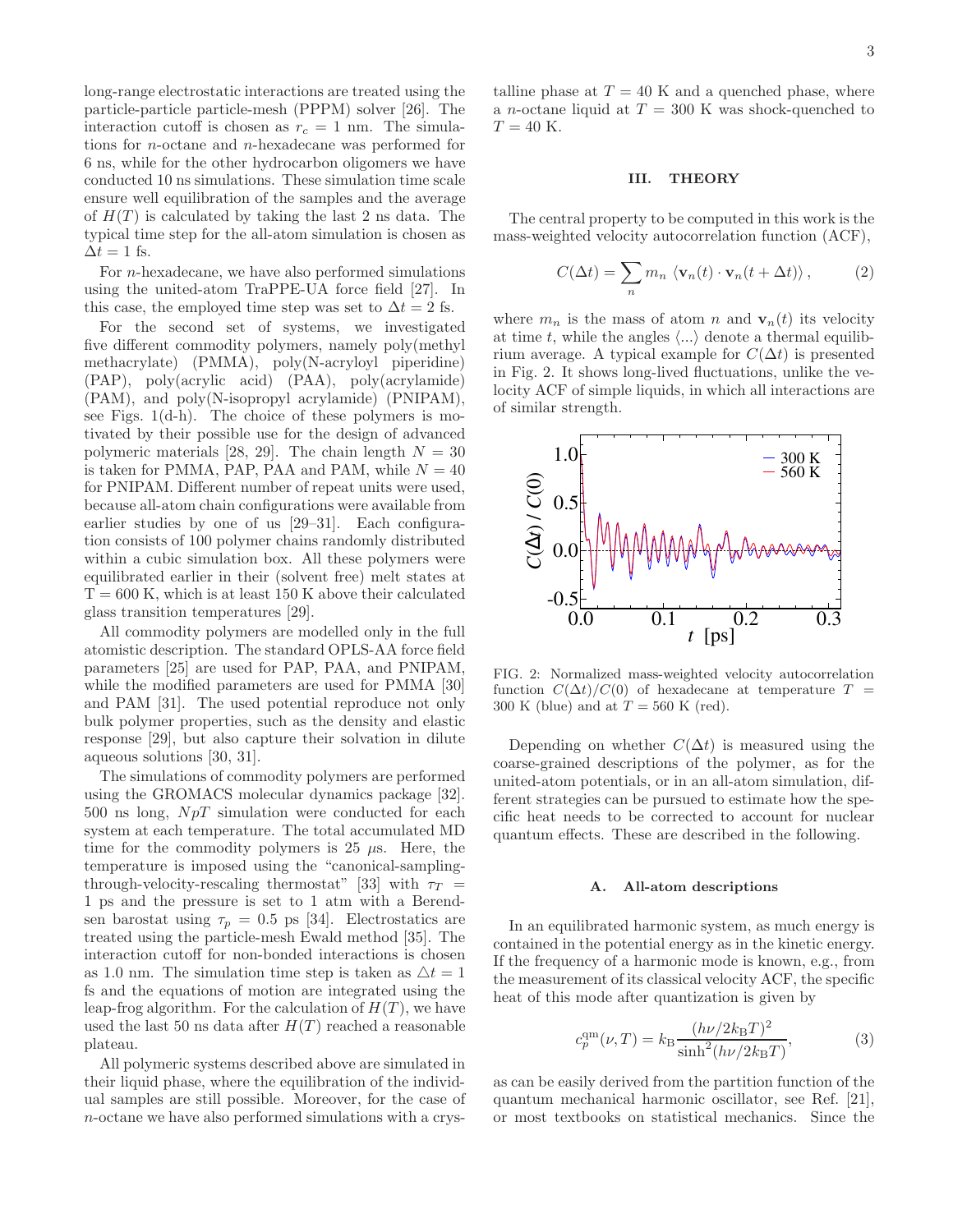specific heat of a classical harmonic mode satifies the Dulong-Petit law,  $c_p^{\text{cla}}(T) = k_B$ , the difference between the specific heat of a classical and a quantum system simply is  $\Delta c_p = k_B - c_p^{\text{qm}}$  for each degree of freedom (DOF).

In a harmonic system, the global ACF defined in Eq. (2) results from the superposition of individual normal modes so that its Fourier transform allows us to determine what percentage of modes has what resonance frequency. Towards this end, we define the spectrum

$$
g(\nu) = \frac{1}{G} \int_0^\infty dt \cos(2\pi\nu \Delta t) \frac{C(\Delta t)}{C(0)},
$$
 (4)

where we have divided  $C(\Delta t)$  by  $C(0)$ , whose exact value is  $D N k_{\text{B}}T$ , where  $D = 3$  is the spatial dimension and N the number of explicitly considered atoms. Finally, we chose the prefactor  $G$  in Eq. (4) such that the integral over  $g(\nu)$  is unity. This way,  $g(\nu)$  can be interpreted as the vibrational density of states (DOS) normalized to an individual degree of freedom and in a unit system, in which Planck's constant defines the unit of angular momentum. The typical DOS for all molecules in Fig. 1 are shown in the Supplementary Fig. S1 [36].

The relative difference between the specific heat of a classical and a quantum system can now be obtained as

$$
\Delta c_{\rm rel}(T) = \int_0^\infty d\nu \, g(\nu) \, \left\{ 1 - c_p^{\rm qm}(\nu, T) / k_{\rm B} \right\} . \tag{5}
$$

Thus, the specific heat of a system of quantum mechanical harmonic oscillators would read

$$
c_p(T) = c_p^{\text{cla}}(T) - c_p^{\text{DP}} \Delta c_{\text{rel}}(T),\tag{6}
$$

where  $c_p^{\text{cla}}(T)$  is the specific heat of the classical system and  $c_p^{\text{DP}}$  the specific heat of the system assuming the Dulong-Petit law to be valid, i.e.,  $c_p^{\text{DP}} = k_{\text{B}} n_{\text{DOF}}$ , where  $n_{\text{DOF}}$  is the number of DOFs.

We propose to use Eq. (6) for any system, whose degrees of freedom can be partitioned into slow modes, which are typically soft and/or anharmonic, and highfrequency modes, which tend to be quasi harmonic. This procedure leaves (low-frequency) contributions to the specific heat that deviate from Dulong-Petit's law unchanged, but distinctly reduces the specific heat associated with the high-frequency modes involving hydrogen atoms.

Ideally,  $g(\nu)$  is determined in the vicinity of the temperature at which the specific heat is computed. However, we demonstrate in Sect. IV that the high-frequency spectra and thereby the specific-heat corrections are relatively insensitive to the temperature at which  $g(\nu)$  is determined. Thus, it should be generally sufficient to compute  $q(\nu)$  at a single, medium temperature, or, alternatively to compute  $q(\nu)$  at the lowest and highest temperature and to interpolate continuously between the spectra (or the two subsequent specific heat corrections) at intermediate temperatures.

### B. United-atom descriptions

In united-atom descriptions and/or when using bond length constraints, the number of degrees of freedom (DOFs) is reduced compared to the real system. While only stiff modes not contributing significantly to the specific heat are usually eliminated in chemistry-specific, coarse-grained descriptions of polymers, a precise calculation of  $c_p$  may necessitate the estimation of the contribution of the eliminated DOFs to the specific heat. Thus, the full (quantum) contributions of the  $N_{ig}$  ignored degrees of freedom to  $c_p(T)$  must be added to the estimate of the  $N_{\rm ex}$  explicitly treated degrees of freedom. If specific heats are normalized to individual degrees of freedom, this yields

$$
c_p(T) = \frac{N_{\rm ex} c_p^{\rm ex}(T) \{1 - \Delta c_{\rm rel}^{\rm ex}(T)/k_{\rm B}\} + N_{\rm ig} c_p^{\rm ig}(T)}{N_{\rm ex} + N_{\rm ig}},\tag{7}
$$

where the contribution of the ignored DOFs can be estimated with the help of the density of states associated with the motion of the ignored DOFs,  $g_{ig}(\nu)$ , i.e., with

$$
c_p^{\text{ig}}(T) = \int_0^\infty d\nu \, g_{\text{ig}}(\nu) \, c_p^{\text{qm}}(\nu, T). \tag{8}
$$

In the following, we propose three different ways to estimate the density of states of the ignored degrees of freedom.

### 1. Difference method

In the first method, which we call the difference method, the all-atom and the united-atom  $q(\nu)$  are both computed and normalized to the same entity, e.g., to a single polymer or to an atom as in a count of all atoms, including those that were eliminated in the united-atom simulation. The missing contribution then reads  $g_{ig}(\nu)$  =  $g_{aa}(\nu)-g_{ua}(\nu)$ . Note that  $g_{ig}(\nu)$  may have negative contributions, which, however do not cause any trouble in practice.

### 2. Explicit method

In the second method, which we call the explicit method, an all-atom system is first equilibrated at a representative temperature. All heavy atoms are then fixed in space and only hydrogen atoms are propagated in time and thermostatted, however, only so moderately that peaks in  $g(\nu)$  do not broaden substantially. In this follow-up simulation, the hydrogen velocity ACF is measured and a first estimate for  $g_{ig}(\nu)$  is obtained through a Fourier transform of that ACF. Since the mass of carbon atoms is finite, we suggest to reinterpret a frequency  $\nu$  as  $\alpha \nu$  with  $\alpha = \sqrt{13/12}$  so that reduced-mass effects are accounted for approximately. At the same time, it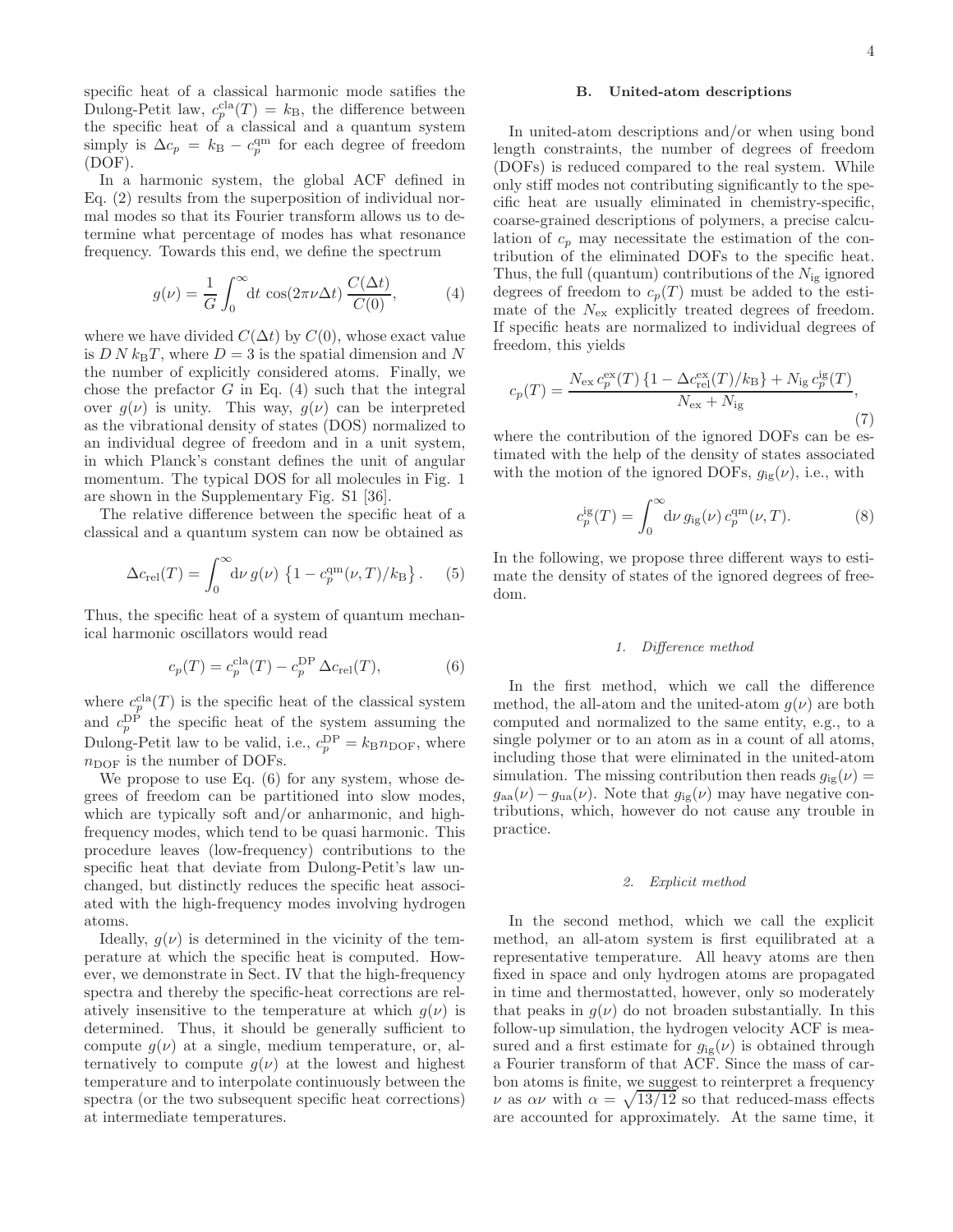needs to be ensured that the integral over  $g_{ig}(\nu)$  yields the relative number of hydrogen atoms so that the full transformation can be cast as  $g(\nu) \to g(\alpha \nu)/\alpha$ .

## 3. Crude method

While only one or at most two all-atom simulation need to be run for the difference method and the explicit method to be executed, it might still be beneficial if setting up an all-atom system can be avoided all together. We thus need a third way to compute specific heat corrections, which could be called the I-don't-want-to-run-an-all-atom-simulation-butstill-need-a-rough-guess-for-the-specific-heat-correction method (quantum chemists would probably introduce the catchy and easy-to-remember abbreviation IDW2RA3SBSNARG4TSHC). To this end, we suggest to approximate  $g_{ig}(\nu)$  with a set of delta-functions:

$$
g_{ig}(\nu) = n_{\text{H in CH}_x}^{\text{rel}} \sum_{i=1}^{n_x} w_{x,i} \,\delta(\nu - \nu_{x,i}),\tag{9}
$$

where  $n_{\rm H in CH_{x}}$  with  $x = 2$  or 3 is the relative number of hydrogen atoms being part of a  $CH<sub>2</sub>$  or  $CH<sub>3</sub>$  unit, respectively, while the  $w_{x,i}$  are weights and the  $\nu_{x,i}$  are frequencies. We describe in the Supplementary Information how the pairs  $(w_{x,i}, v_{x,i})$  were obtained and merely note their results here. For  $\text{CH}_2$ , we used  $(1/6, 20), (1/2, 37.5),$ and  $(1/3, 90)$ . For CH<sub>3</sub>, we used  $(1/9, 8.5)$ ,  $(1/9, 23)$ ,  $(1/9, 30), (2/9, 39), (1/9, 50), (1/9, 75), \text{ and } (2/9, 93).$ Frequencies are stated in THz.

### 4. Comparison of united-atom correction methods

The difference method is directly applicable to coarsegraining approaches going beyond the elimination of hydrogen atoms. The same holds for the explicit method, however, with the constriction that the corrective factor  $\alpha$  would have to be modified when deuterium atoms are involved and/or hydrogen atoms terminate other atoms than carbon atoms. The crude method is only meant to be used directly when hydrogen atoms bonded to carbons are eliminated. When all hydrogen terminations are replaced with deuterium atoms, it might suffice to divide all used frequencies with  $\sqrt{2}$ . However, simple rescaling of frequencies would not be advised for partial deuterium termination.

Finally, we note that a highly accurate knowledge of the respective spectra is not needed, unless  $c_p$  must be known with a great accuracy. If a vibrational frequency has an error of say  $10\%$ , which most contemporary forcefields should be in a position to reproduce, then the temperature range in which the absolute error of the quantum correction exceeds  $0.1\ k_{\rm B}$  of that mode is roughly  $0.3 < k_{\rm B}T/(\hbar\nu) < 1.2$ . Since the density of states spans a broad range of frequencies, the relative number of modes lying in such a range is typically at best around 30%.

## IV. RESULTS

#### A. Explicit-atom simulations

The first step of estimating the specific-heat corrections in an explicit-atom simulation consists of measuring the full mass-weighted velocity ACF,  $C(\Delta t)$ , which is worth discussing in its own right. Fig. 2 shows  $C(\Delta t)$ for n-hexadecane at the lowest and highest temperature investigated, i.e., at  $T = 300$  K and at  $T = 560$  K, each time normalized such that  $C(0) = 1$ . Both correlation functions have maxima and minima at similar locations. Peak heights and intensities are almost identical at very small times but start to differ at large times. As a consequence, the Fourier transform of  $C(\Delta t)$ , a.k.a. spectra or DOS's, which is shown in Fig. 3(a), is essentially identical at high frequencies for 300 and 560 K. Significant differences appear only at frequencies below what could be called the thermal frequency, which we define as  $\nu_t =$  $k_BT/h$ . The numerical value of the "room-temperature" thermal frequency" is  $\nu_{\rm rt} = k_{\rm B}$  300 K/h  $\approx 6.25$  THz.

Since the  $c_p$  correction for a single mode with thermal frequency is merely around 8%, the total specific heat corrections are rather insensitive to the temperature, at which the DOS was deduced, as long as that temperature lies in a reasonable interval. This claim is confirmed in panel (b) of Fig. 3, particularly in its inset, where differences between the  $c_p$  corrections obtained at 300 and 560 K are shown to differ by no more than 0.5%.

Fig. 3(c) confirms the previously made observation [14] that classical, all-atom-based simulations of chain molecules with hydrogen termination overestimate the specific heat at room temperature by a factor smaller than but close to three. The discrepancy reduces with increasing temperature, but is still close to a factor of two at  $T = 550$  K. However, after applying the specificheat corrections to the classical  $c_p(T)$  data, agreement with experimental results is obtained within 0.1  $k_B$  per atom, which translates to a relative accuracy of approximately 6%. At the same time, our analysis reveals that the specific heat of the harmonic reference is clearly below both experimental data sets. Thus, while the original correction method pursued by Horbach et al. [21] clearly reduces the error from approximately 200% to 20%, our modification reduces the error by another factor of three. We note in passing that our treatment would not have improved the accuracy of the  $c_p$  prediction for their system in a similar fashion, as they kept their supercooled silica at a relatively small temperature, where thermal anharmonicity effects are small.

The just-reported methodology was repeated for all investigated systems. However, only one more example is presented explicitly, namely PMMA in Fig. 3(d)–(f). At high frequencies, an additional (double) peak shows up in  $g(\nu)$  near 80 THz, which we attribute to the H vibrations of the methyl group attached to the side group, while the extra peak at 50 THz is due to the stretching vibrations of the CO double bond. Differences between spec-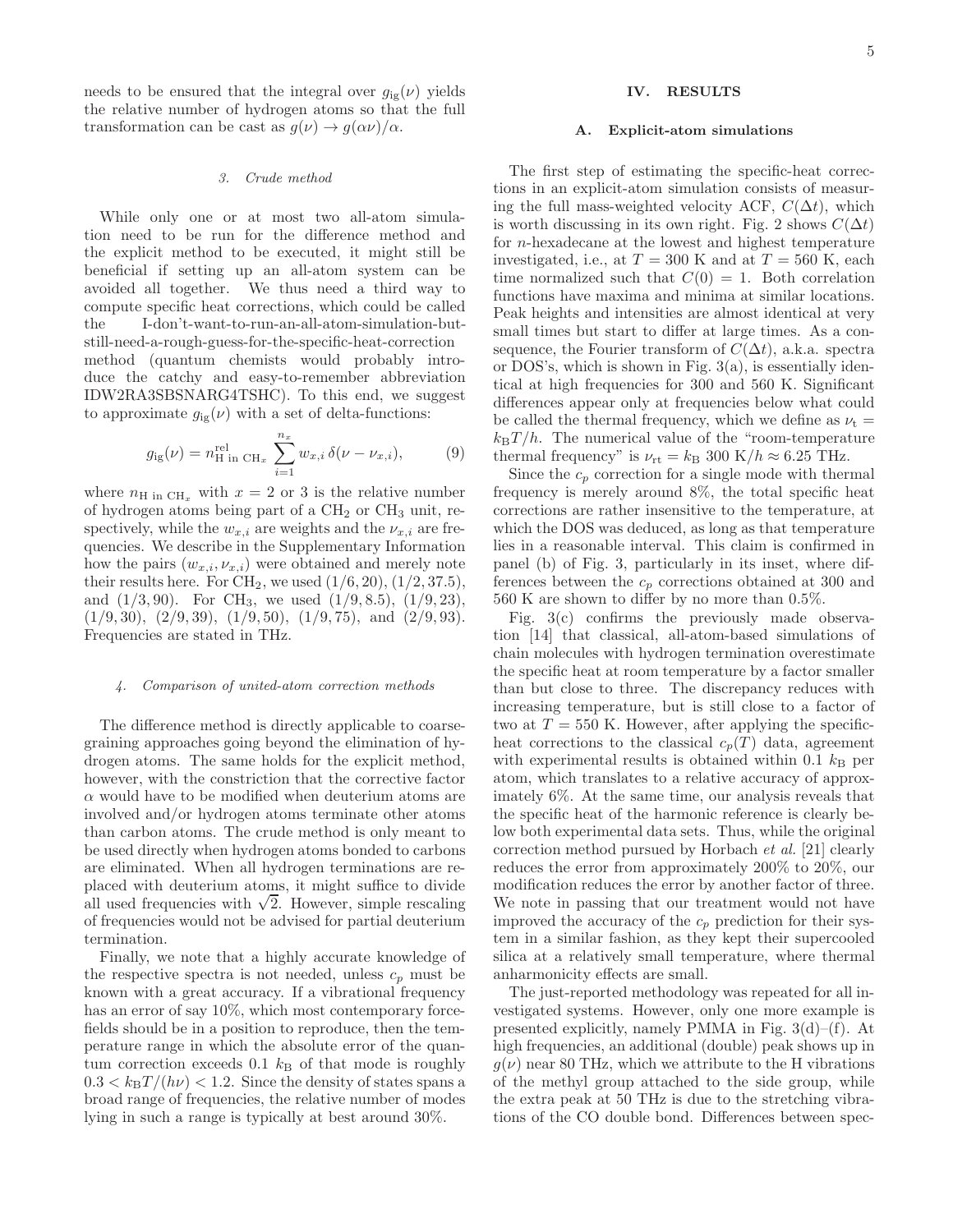

FIG. 3: Vibrational spectra  $g(\nu)$ , panels (a) and (d), specific heat corrections,  $\Delta c_p$ , (b) and (e), as well as specific heats, (c) and (f), for hexadecane in the top row (a)–(c), and for PMMA in the bottom row (d)–(f). In each case,  $g(\nu)$  was obtained at a low (blue) and a high (red) temperature and  $\Delta c_p$  deduced from it. The corresponding blue and red curves essentially overlap in panels (b) and (e). Their differences (diff.) are shown in their insets. Experimental data on  $c_p$  for n−hexadecane [37] and PMMA [38] are shown in black lines. They are compared to three numerical data sets: classical all-atom simulations (blue circles), results obtained using the harmonic reference method [21] (green triangles down) and from the methodology proposed in this work (red triangles up).

tra measured at different temperatures are again only substantial at frequencies at or below the lower of the two investigated temperatures, this time  $T = 440$  and 600 K. Thus, specific heat corrections are again essentially identical irrespective of the temperature at which the DOS was acquired. Finally, Fig. 3(f) confirms that the original harmonic reference reduces the  $c_p$  deviation between classical simulations of hydrocarbons and experiment by a factor close to ten and that using the proposed difference-methodology reduces the error much further. Given the currently available data, agreement appears to be within 2%.

At this point, it is difficult to speculate what the main reason for the small absolute discrepancies between experimentally and in-silico measured specific heats of order 0.1  $k_B$  may be, i.e., if they are mainly due to errors in the classical reference or if they originate from the quantum corrections, or, unlikely but not impossible, if they stem from experimental errors. Irrespective of the answer to this question, it appears to us that simulations should be in a position to predict specific heat differences between different polymers to within clearly less than 0.1  $k_B$ , at least as long as consistent potentials are used, i.e., it should be ensured that dispersive interactions, bond stiffnesses, bond angles, etc. are parameterized consistently when trying to ascertain specific heat differences between two liquids. This way, absolute errors would be highly correlated so that differences between the specific heat of different liquids can be resolved with great accuracy.

An interesting observation that can be made when

comparing the simulation data for hexadecane (HEX) and PMMA is that the specific-heat corrections at 450 K are quite similar, i.e., 1.68  $k_B$  (HEX) versus 1.56  $k_B$ (PMMA). In fact, Fig. 4 reveals that the specific heat correction of most of the investigated molecules obey an almost universal function  $\Delta c_p(T)$  in the investigated temperature range within less than  $0.1 \; k_\text{B}$ . However, even the two exceptions, namely PMMA and PAA, do not stray too far away from the general trend. This is somewhat surprising given the significant differences in the monomer architectures shown in Fig. 1. The relatively small  $\Delta c_p$  of PAA can be rationalized as follows: The side group provides an extra classical degree of freedom, i.e., the libration of the side group, while having only one hydrogen atom per three heavy atoms. The  $q(\nu)$ , from which the  $c_p$  corrections presented in Fig. 4 were deduced, are shown in the Supplementary Figs. S1 [36].

Unfortunately, we did not manage to improve the superposition of the various  $\Delta c_p(T)$  curves by scaling the corrections with the relative (inverse) ratio of estimated "quantum" DOFs per total DOFs. Thus, at this point of time, we can only recommend to use the quasi-universal correction for those (carbon-based molecules with predominant hydrogen termination) polymers that are not included in our list, for a "quick and dirty" assessment of the specific heat from classical explicit-atom simulations.

The  $c_p$  corrections do not appear to change substantially upon crystallization. For octane we found  $\Delta c_p$  estimated from a 40 K crystal to exceed that deduced from a 300 K liquid, both at atmospheric pressure, by approximately 0.05  $k_B$  per DOF in between these two limits,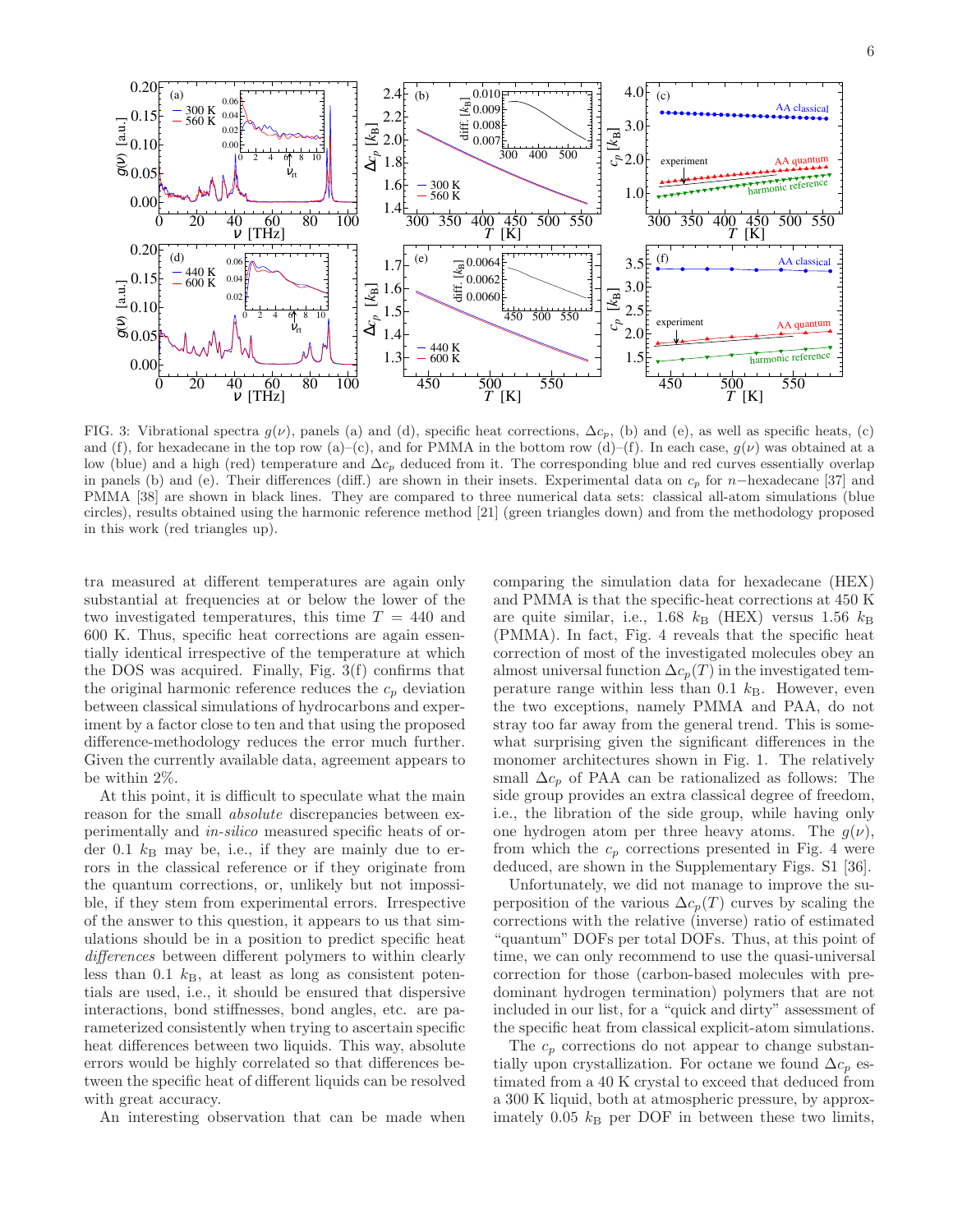

FIG. 4: Specific heat corrections for explicit-atom simulations of all chain molecules investigated in this study. Only lines are shown at temperature, where commodity polymers could not be equilibrated using feasible computing times.

see the Supplementary Figs. S2(b) and (d) [36]. The increase is predominantly due to the fact that the ordering and the subsequent densification of octane increases vibrational frequencies, because atoms are pushed more deeply into the stiff, repulsive part of their interaction. A similar comment holds for pressurized liquids when setting the pressure in a n−octane at 2 and 4 GPa. The corresponding data is shown in the Supplementary Figs.  $S2(a)$  and (c) [36].

Of course, it is only worth knowing  $\Delta c_p$  if variations in  $\Delta c_p$  from one polymer to the next generally exceed those in  $c_p$  itself. Indeed, Fig. 5 reveals that this appears to be the case. It shows our results for the final specific heat of polymers, for which we could not find experimental results in the temperature range, where the polymers can be equilibrated, but only at lower temperature for the experimentally and technologically relevant polymers, PAP, PAM, PAA, and PNIPAM [28]. Computed  $c_p$  values together with  $\Delta c_p$  estimates are listed in the Supplementary Table S1 [36].

## B. United-atom simulations

The explicit-atom model simulations were repeated for a united-atom model of hexadecane [27]. The crucial task of estimating  $q(\nu)$  is now divided into two parts: the computation of the spectra associated with the explicitly treated units and that of the missing DOFs. The course of action differs depending on which of the three methods proposed in Sect. III B to estimate  $c_p$  from united-atombased simulations is chosen. However, in either case, the first step is to deduce  $g(\nu)$  for the united atoms.

Fig. 6(a) reveals that the low-frequency part of the UA and AA spectra ( $\nu \lesssim 16$  THz, related to C-C-C bond angle vibrations) are quite similar. The first peak missing in the UA spectrum lies slightly above  $\nu = 20$  THz, which can be associated with torsional vibrations of terminal CH<sup>3</sup> groups. The highest frequencies in the UA spectrum, i.e., those slightly above 30 THz, can be asso-



FIG. 5: Specific heat predictions from all-atom simulations of various chain molecules after applying quantum corrections grouped into (a) hydrocarbon oligomers and (b) commodity polymers.

ciated with united-atom bond vibrations.

The difference between all-atom and united-atom spectra (reweighted to the true number of DOFs),  $q_H(\nu)$ , is shown in Fig. 6(b) (violet solid line) and compared to the spectrum that is obtained when all carbon atoms are frozen in and only the hydrogen atoms are explicitly propagated (green dashed line). Qualitative agreement is obtained, which, however, is further improved when rescaling the explicit spectrum according to  $g(\alpha \nu)/\alpha$ with  $\alpha = \sqrt{13/12}$  (green solid line). The integral over  $G(\nu) \equiv \int_0^{\nu} d\nu' g_H(\nu')$  can be approximated as a linear combination of step function, whose derivative is given in Eq.  $(9)$ , which is demonstrated in Fig.  $6(c)$ . It turns out that the different methods to account for the ignored density of states does not effect strongly the predicted  $\Delta c_p$ . They differ by at most 0.05  $k_B$  in the investigated temperature interval as demonstrated in Fig. 6(d).

Finally, we find that  $c_p$  as predicted with a UA potential from classical simulations near room temperature might falsely be believed to be accurate, since values turn out close to experimentally measured values, see Fig. 7. However,  $c_p$  (of *n*-hexadecane) decreases upon heating in UA classical simulations, while it increases experimentally. To make accurate predictions for the right reason, the specific heat must be corrected, e.g., in one of the three ways proposed in Sect. III B. This leads to an agreement within  $0.1 k_B$  per atom throughout the investigated temperature range with the available experimental data [37], as revealed by Fig. 7.

It is interesting to note that the united-atom potential lead again to a slight overestimation of  $c_p(T)$  in comparison to the available experimental data [37]. This could be coincidence, however, there may also be a reason why different potentials lead to similar errors. Both potentials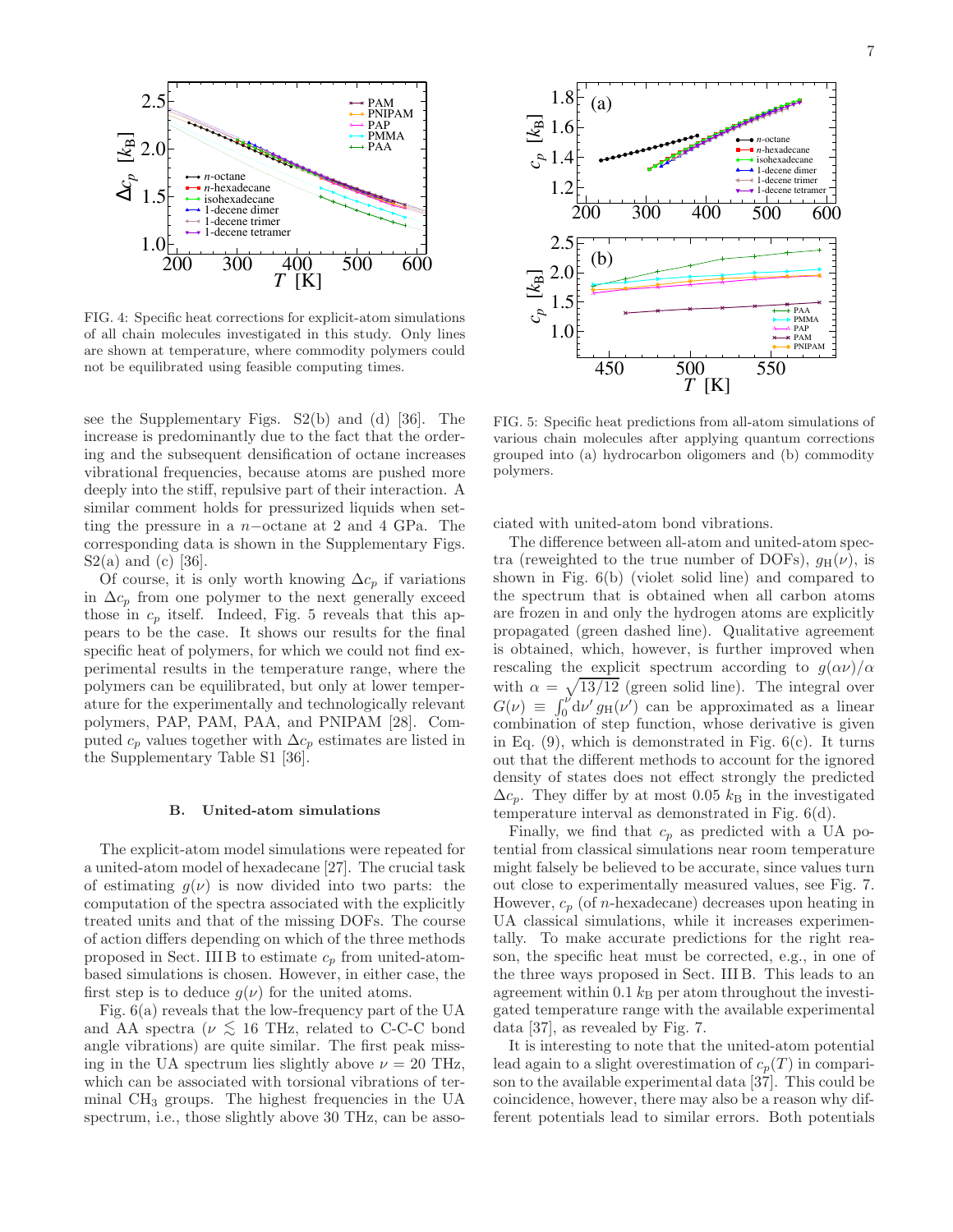

FIG. 6: (a) A comparison of spectra of n-hexadecane from all-atom and united-atom models at 430 K. (b) The difference spectrum (diff),  $g_{\text{diff}} \equiv g_{AA} - g_{\text{UA}}$  is compared to the explicit-H spectrum  $g_{\text{H}}$  obtained as described in Sect. IIIB. The latter is shown in its original (orig.) and rescaled (resc.) version in green dotted and solid lines, respectively. (c) Integral over the spectra shown in (b). Here, the data for the crude estimation is obtained by the weighted linear combination of the data shown in Fig. S3. (d) Ignored  $c_p$  of n-hexadecane in united-atom models retrieved via the three approaches described in Sec. III.B.



FIG. 7: Specific heat  $c_p$  of *n*-hexadecane as a function of temperature: experimental data (black lines), uncorrected  $c_p$  of a classical, united-atoms based simulation before (blue circles) and after (green triangles down) applying quantum corrections as well as full estimates for  $c_p$  (red triangles up) obtained using Eq. (7), which includes corrections for ignored H atoms. Thee experimental data on  $c_p$  is taken from Ref. [37]

were optimized to closely match density and viscosity as a function of temperature and pressure. Neither one, however, includes explicitly many-body dispersion terms, which, however, are not entirely negligible for molecular systems [39].

### V. CONCLUSIONS AND OUTLOOK

We presented a method allowing the specific heat of molecular systems to be corrected for vibrational quantum effects and demonstrated that the specific heat of various chain molecules can be computed with it so that the specific heat can be predicted as reliably from molecular simulations as any other quantity. In principle, the presented method also applies to systems other than chain molecules. In fact, it will most likely improve the specific heat prediction of any classically treated system with vibrational frequencies above what we call thermal frequencies. However, the method does not capture quantum-mechanical anharmonicity effects, as they occur in a non-negligible way, for example, in the case of water at room temperature [40]. Likewise, whenever the temperature of a system is below its Debye temperature, anharmonicity will effect the specific heat to some degree. For a truly accurate computation of the specific heat of such systems, we see no way around the use of pathintegral simulations [15, 16, 41]. However, for molecules with closed valence shell other than a few small selected molecules, such as water, methane, and ammonia, any intermolecular (including rotational) motion can be classified as classical at room temperature.

Of course, even for polymers—like the ones investigated in this study—anharmonic quantum effects do exist. To compute them using an all-atom framework, it may not be necessary to use Trotter numbers as large as  $P \gtrsim h\nu_{\text{max}}/(k_{\text{B}}T)$ , where maximum frequencies are typ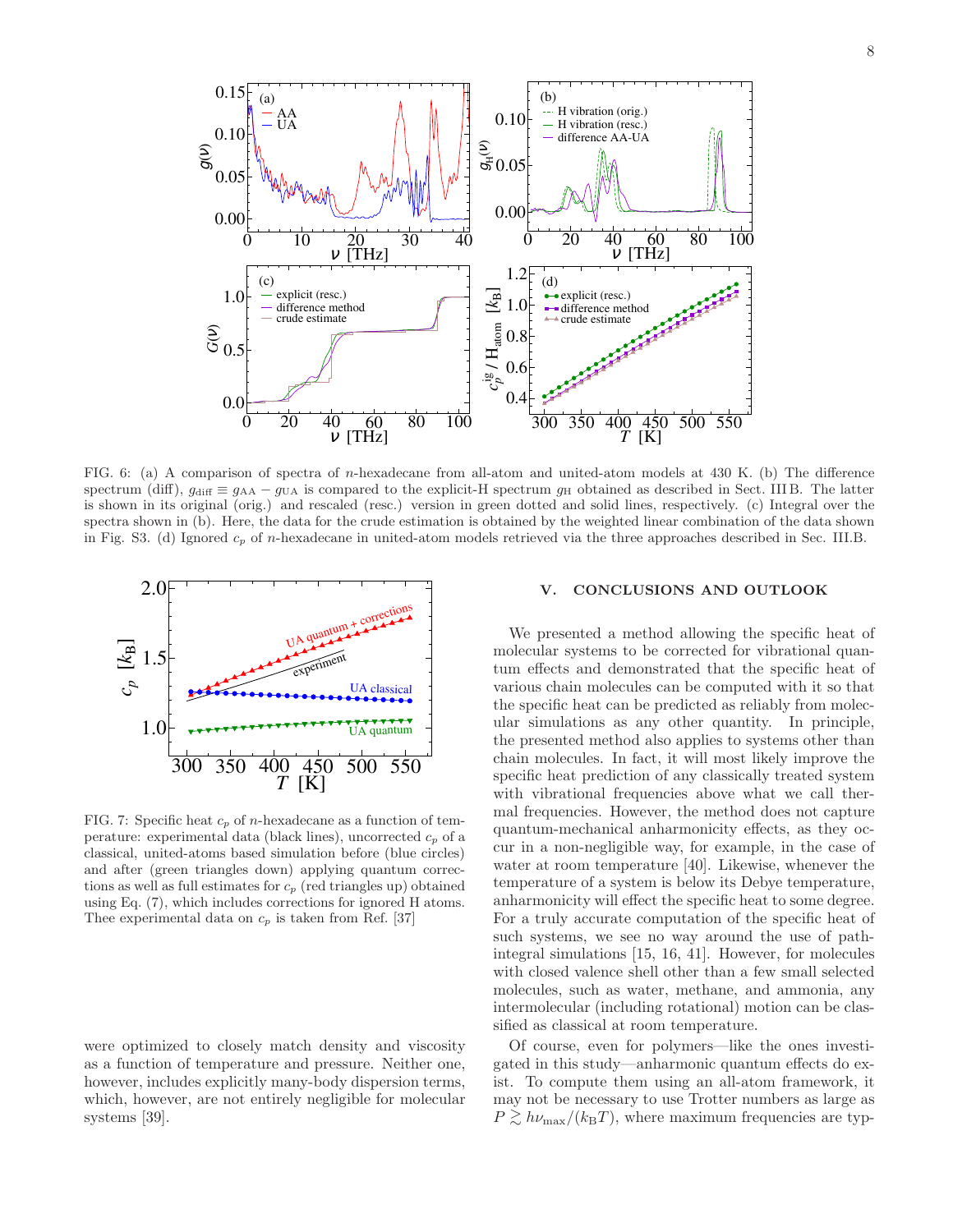ically associated with vibrations of terminating hydrogen atoms. The idea to compute a mass-weighted velocity auto-correlation function to correct for an insufficient handling of intramolecular, vibrational quantum effects, which we presented in this work, can be generalized to path-integral simulations. This is possible, because it can be readily worked out how the predicted specific heat of a harmonic reference depends on the Trotter number P and the ratio  $h\nu/(k_BT)$  so that the excess specific heat obtained at finite P can be estimated. Such an approach should be particularly beneficial when intermolecular interactions are clearly weaker than intramolecular forces but not necessarily for regular metals and ceramics.

An indirect result of our study is that replacing hydrogen atoms with deuterium would not only enhance their chemical stability due to a reduction of zero-point energy, which was argued to benefit the tribological properties of hydrogen terminated coatings [42], but it would also increase the specific heat and thereby presumably the heat conduction. We estimate the increase in  $c_p$  due to full deuteration in paraffins and polyalphaolefins to be 0.25  $k_{\text{B}}/\text{atom}$  at  $T = 300$  K and at 0.3  $k_{\text{B}}/\text{atom}$  at  $T = 400$  K, which would correspond to an increase of roughly 25% in the specific heat and potentially to a similar increase in heat conduction. However, this in-

- [1] V. A. Harmandaris, J. Floudas, and K. Kremer. Temperature and pressure dependence of polystyrene dynamics through molecular dynamics simulations and experiments. Macromolecules, 44(2):393-402, 2011.
- [2] K. H. DuBay, M. L. Hall, T. F. Hughes, C. Wu, D. R. Reichman, and R. A. Friesner. Accurate force field development for modeling conjugated polymers. Journal of Chemical Theory and Computation, 8:4556-4569, 2012.
- [3] W. Tschöp, K. Kremer, J. Batoulis, T. Burger, and O. Hahn. Simulation of polymer melts. I. coarse-graining procedure for polycarbonates. Acta Polymer, 49:69-74, 1998.
- [4] S. Bair, C. McCabe, and P. T. Cummings. Comparison of nonequilibrium molecular dynamics with experimental measurements in the nonlinear shear-thinning regime. Physical Review Letters, 88:058302, 2002.
- [5] W. Habchi, P. Vergne, S. Bair, O. Andersson, D. Eyheramendy, and G. E. Morales-Espejel. Inuence of pressure and temperature dependence of thermal properties of a lubricant on the behaviour of circular TEHD contacts. Tribology International, 43(10):1842-1850, 2010.
- [6] V. Jadhao and M. O. Robbins. Rheological properties of liquids under conditions of elastohydrodynamic lubrication. Tribology Letters, 67(3):66 2019.
- [7] N. Karasawa, S. Dasgupta, and W. A. Goddard. Mechanical properties and force-field parameters for polyethylene crystal. The Journal of Physical Chemistry, 95:2260- 2272, 1991.
- [8] D. J. Lacks and G. C. Rutledge. Simulation of the temperature dependence of mechanical properties of polyethylene. The Journal of Physical Chemistry, 98:1222-1231, 1994.

sight is at best relevant for small-scale, niche applications, given that the currently achieved production of deuterated mineral oils is in the decagram range [43].

A more immediate implication of our work is that a successful computation of thermal transport properties will necessitate a correct assessment of the specific heat [28]. When simulations using accurate potentials are conducted carefully but a classically computed heat conductivity  $\kappa$  is not reweighted with a similar factor to account for quantum effects as the specific heat, we would expect  $\kappa$  to be overestimated [29, 44]. This might explain why one of us [29] found  $\kappa \simeq 0.304 \text{ W/Km}$  and 0.264 W/Km for in-silico PMMA and PAP, respectively, while the corresponding experimental values are 0.200 W/Km and 0.160 W/Km [28].

#### VI. ACKNOWLEDGEMENT

M.M. thanks Markus Gallei for useful discussions. D.M. thanks the Canada First Research Excellence Fund (CFREF) for financial support and the ARC Sockeye computational facility where the commodity polymer simulations are performed.

- [9] S. E. Root, S. Savagatrup, C. J. Pais, G. Arya, and D. J. Lipomi. Predicting the mechanical properties of organic semiconductors using coarse-grained molecular dynamics simulations. Macromolecules, 49:2886-2894, 2016.
- [10] M. Köger. Simple models for complex nonequilibrium fluids. Physics Reports, 390:453-551, 2004.
- [11] M. Müller. Process-directed self-assembly of copolymers: Results of and challenges for simulation studies. Progress in Polymer Science, 101:101198, 2020.
- [12] D. Mukherji, C. M. Marques, and K. Kremer. Smart responsive polymers: Fundamentals and design principles. Annual Reviews of Condensed Matter Physics, 11:271- 299, 2020.
- [13] S. Kajita, T. Kinjo, and T. Nishi. Autonomous molecular design by monte-carlo tree search and rapid evaluations using molecular dynamics simulations. Communications Physics, 3(1):77 2020.
- [14] R. Bhowmik, S. Sihn, V. Varshney, A. K. Roy, and J. P. Vernon. Calculation of specfic heat of polymers using molecular dynamics simulations. Polymer, 167:176-181, 2019.
- [15] R. Martoňák, W. Paul, and K. Binder. Orthorhombic phase of crystalline polyethylene: A constant pressure path-integral monte carlo study. Physical Review E, 57(2):2425-2437, 1998.
- [16] M. H. Müser, P. Nielaba, and K. Binder. Path-integral monte carlo study of crystalline lennard-jones systems. Physical Review B, 51(5):2723-2731, 1995.
- [17] C. P. Herrero and R. Ramirez. Path-integral simulation of solids. Journal of Physics: Condensed Matter, 26(23):233201, 2014.
- [18] E. Wigner. On the quantum correction for thermody-